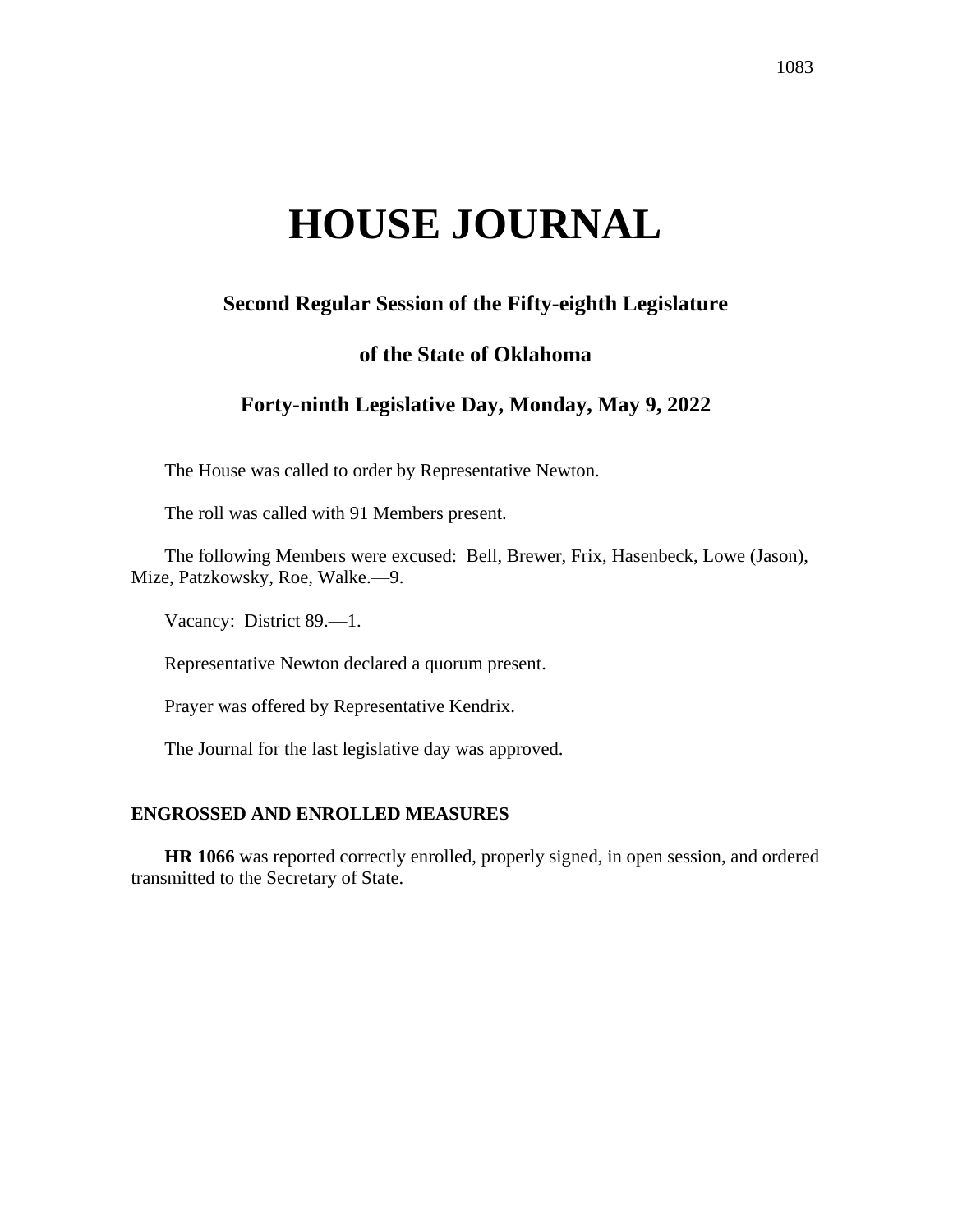## **PENDING CONSIDERATION OF SAs**

**SAs** to **HB 3037** were called up for consideration.

Coauthored by Senator(s) Pederson

Upon motion of Representative Boles, the House concurred in the **SAs** to **HB 3037**.

**HB 3037**, as amended by the Honorable Senate, was read at length for the fourth time and the roll was called on the measure and emergency as follows:

Aye: Baker, Bashore, Bennett, Blancett, Boatman, Boles, Burns, Bush, Caldwell (Chad), Caldwell (Trey), Conley, Cornwell, Crosswhite Hader, Culver, Davis, Dempsey, Dills, Dobrinski, Dollens, Echols, Fetgatter, Ford, Gann, Goodwin, Grego, Hardin (David), Hardin (Tommy), Hilbert, Hill, Johns, Kannady, Kendrix, Kerbs, Lawson, Lowe (Dick), Luttrell, Manger, Marti, Martinez, May, McBride, McDugle, McEntire, Miller, Moore, Munson, Newton, Nichols, O'Donnell, Olsen, Osburn, Pfeiffer, Phillips, Pittman, Provenzano, Randleman, Ranson, Roberts (Dustin), Roberts (Eric), Roberts (Sean), Rosecrants, Sims, Smith, Sneed, Stark, Steagall, Stearman, Sterling, Stinson, Strom, Talley, Townley, Turner, Vancuren, Virgin, Waldron, Wallace, West (Josh), West (Kevin), West (Rick), West (Tammy), Williams, Wolfley, Worthen, Mr. Speaker.--85.

Excused: Bell, Brewer, Frix, Fugate, Hasenbeck, Humphrey, Lepak, Lowe (Jason), Mize, Nollan, Pae, Patzkowsky, Roe, Russ, Walke.--15.

Vacancy: District 89.--1.

The measure and emergency passed.

Senate amendments were properly signed, in open session, and the above-numbered measure was referred for enrollment.

# **PENDING CONSIDERATION OF SAs**

**SAs** to **HB 3075** were called up for consideration.

Upon motion of Representative Culver, the House concurred in the **SAs** to **HB 3075**.

**HB 3075**, as amended by the Honorable Senate, was read at length for the fourth time and the roll was called on the measure as follows:

Aye: Baker, Bashore, Bennett, Blancett, Boatman, Boles, Burns, Bush, Caldwell (Chad), Caldwell (Trey), Conley, Cornwell, Crosswhite Hader, Culver, Davis, Dempsey, Dills, Dobrinski, Dollens, Echols, Fetgatter, Ford, Fugate, Gann, Goodwin, Grego, Hardin (David), Hardin (Tommy), Hilbert, Hill, Johns, Kendrix, Kerbs, Lawson, Lepak, Lowe (Dick), Luttrell, Manger, Marti, Martinez, May, McBride, McDugle, McEntire, Miller, Moore, Munson, Newton, Nichols, Nollan, O'Donnell, Olsen, Osburn, Pfeiffer, Phillips,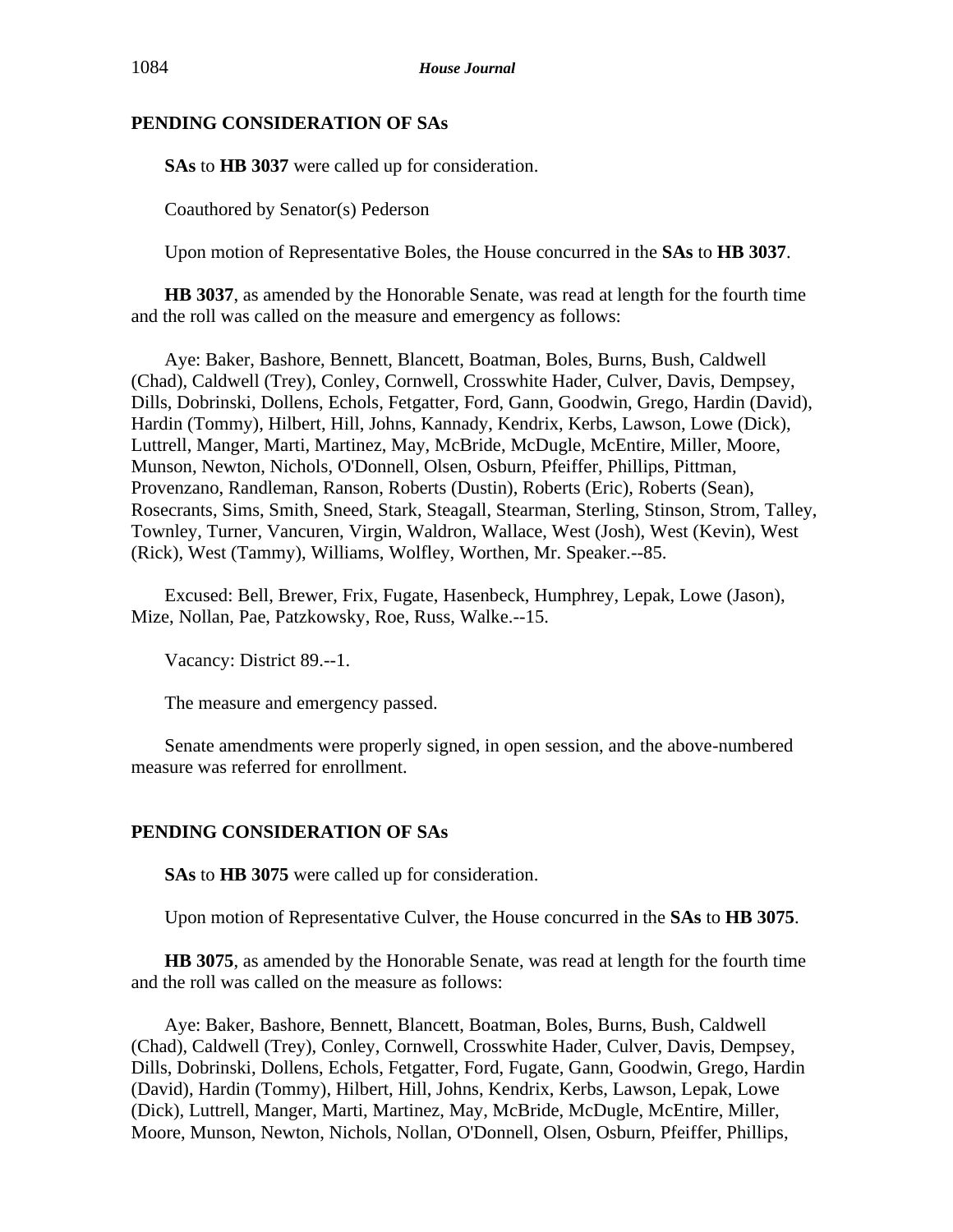Provenzano, Randleman, Ranson, Roberts (Dustin), Roberts (Eric), Roberts (Sean), Rosecrants, Sims, Smith, Sneed, Stark, Steagall, Stearman, Sterling, Stinson, Strom, Talley, Townley, Vancuren, Virgin, Waldron, Wallace, West (Josh), West (Kevin), West (Rick), West (Tammy), Williams, Wolfley, Worthen, Mr. Speaker.--85.

Excused: Bell, Brewer, Frix, Hasenbeck, Humphrey, Kannady, Lowe (Jason), Mize, Pae, Patzkowsky, Pittman, Roe, Russ, Turner, Walke.--15.

Vacancy: District 89.--1.

The measure passed.

Senate amendments were properly signed, in open session, and the above-numbered measure was referred for enrollment.

#### **PENDING CONSIDERATION OF SAs**

**SAs** to **HB 3133** were called up for consideration.

Upon motion of Representative Kendrix, the House concurred in the **SAs** to **HB 3133**.

**HB 3133**, as amended by the Honorable Senate, was read at length for the fourth time and the roll was called on the measure as follows:

Aye: Baker, Bashore, Bennett, Boatman, Boles, Burns, Bush, Caldwell (Chad), Caldwell (Trey), Conley, Cornwell, Crosswhite Hader, Culver, Davis, Dempsey, Dills, Dobrinski, Dollens, Echols, Fetgatter, Fugate, Gann, Goodwin, Grego, Hardin (David), Hardin (Tommy), Hilbert, Hill, Johns, Kannady, Kendrix, Kerbs, Lawson, Lepak, Lowe (Dick), Luttrell, Manger, Marti, Martinez, May, McBride, McDugle, McEntire, Miller, Moore, Munson, Newton, Nollan, O'Donnell, Olsen, Osburn, Pfeiffer, Phillips, Pittman, Provenzano, Randleman, Ranson, Roberts (Dustin), Roberts (Eric), Roberts (Sean), Rosecrants, Sims, Smith, Sneed, Stark, Steagall, Stearman, Sterling, Stinson, Strom, Talley, Townley, Vancuren, Virgin, Waldron, Wallace, West (Josh), West (Kevin), West (Rick), West (Tammy), Williams, Wolfley, Worthen, Mr. Speaker.--84.

Excused: Bell, Blancett, Brewer, Ford, Frix, Hasenbeck, Humphrey, Lowe (Jason), Mize, Nichols, Pae, Patzkowsky, Roe, Russ, Turner, Walke.--16.

Vacancy: District 89.--1.

The measure passed.

Senate amendments were properly signed, in open session, and the above-numbered measure was referred for enrollment.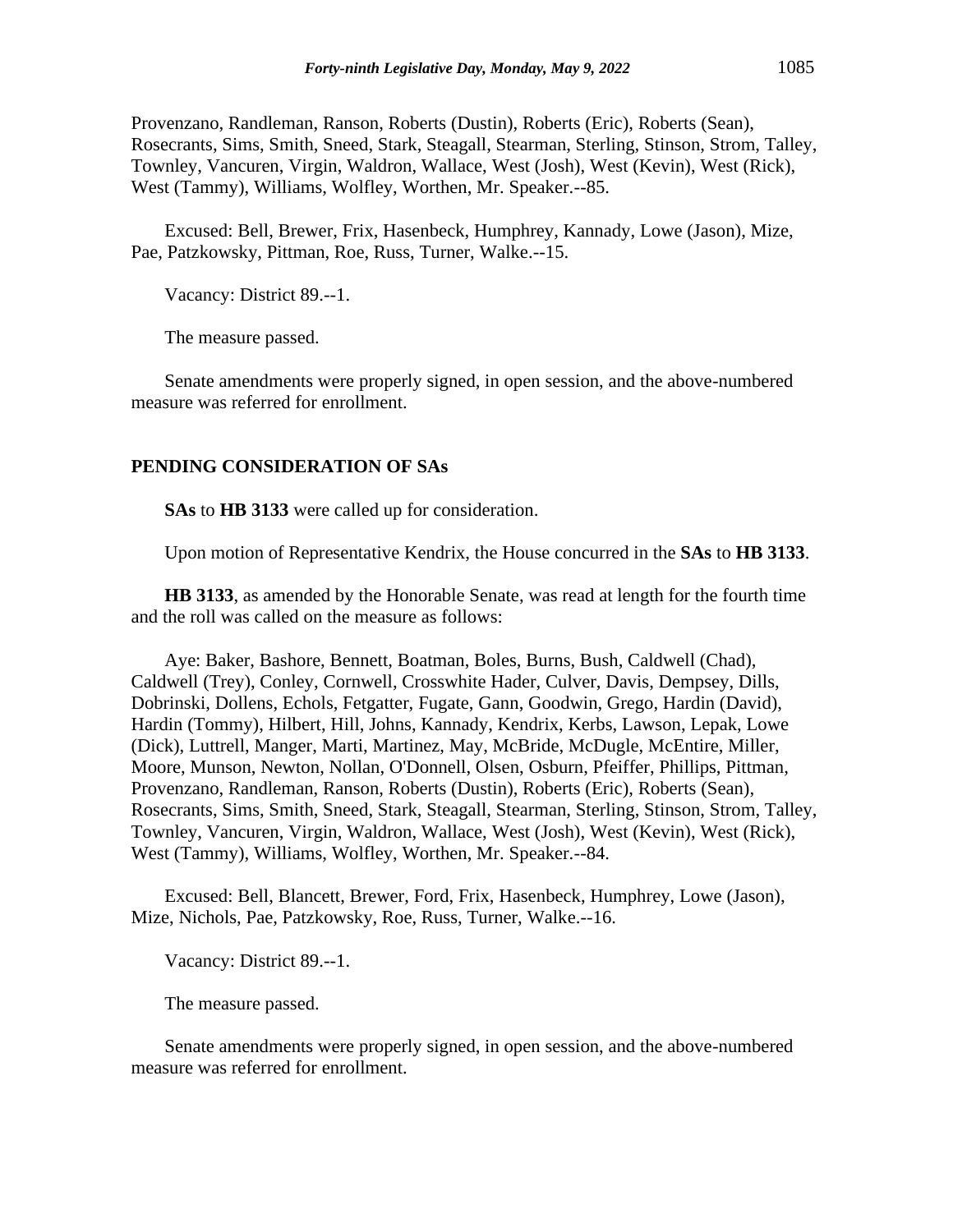#### **MESSAGES FROM THE SENATE**

Advising fourth reading of and transmitting for signature Enrolled **SBs 1367** and **1543**.

The above-numbered enrolled measures were, after fourth reading, properly signed and ordered returned to the Honorable Senate.

# **PENDING CONSIDERATION OF SAs**

**SAs** to **HB 3420** were called up for consideration.

Upon motion of Representative Osburn, the House concurred in the **SAs** to **HB 3420**.

**HB 3420**, as amended by the Honorable Senate, was read at length for the fourth time and the roll was called on the measure and emergency as follows:

Aye: Baker, Bashore, Bennett, Blancett, Boatman, Boles, Burns, Bush, Caldwell (Chad), Caldwell (Trey), Conley, Cornwell, Crosswhite Hader, Culver, Davis, Dempsey, Dills, Dobrinski, Dollens, Echols, Fetgatter, Ford, Fugate, Gann, Goodwin, Grego, Hardin (David), Hardin (Tommy), Hilbert, Hill, Johns, Kannady, Kendrix, Kerbs, Lawson, Lepak, Lowe (Dick), Luttrell, Manger, Marti, Martinez, May, McBride, McDugle, McEntire, Miller, Moore, Munson, Newton, Nollan, O'Donnell, Olsen, Osburn, Pae, Pfeiffer, Phillips, Pittman, Provenzano, Randleman, Ranson, Roberts (Dustin), Roberts (Eric), Roberts (Sean), Rosecrants, Russ, Sims, Smith, Sneed, Stark, Steagall, Stearman, Sterling, Stinson, Strom, Talley, Townley, Turner, Vancuren, Virgin, Waldron, Wallace, West (Josh), West (Kevin), West (Rick), West (Tammy), Williams, Wolfley, Worthen, Mr. Speaker.--89.

Excused: Bell, Brewer, Frix, Hasenbeck, Humphrey, Lowe (Jason), Mize, Nichols, Patzkowsky, Roe, Walke.--11.

Vacancy: District 89.--1.

The measure and emergency passed.

Senate amendments were properly signed, in open session, and the above-numbered measure was referred for enrollment.

# **PENDING CONSIDERATION OF SAs**

**SAs** to **HB 3422** were called up for consideration.

Upon motion of Representative Osburn, the House concurred in the **SAs** to **HB 3422**.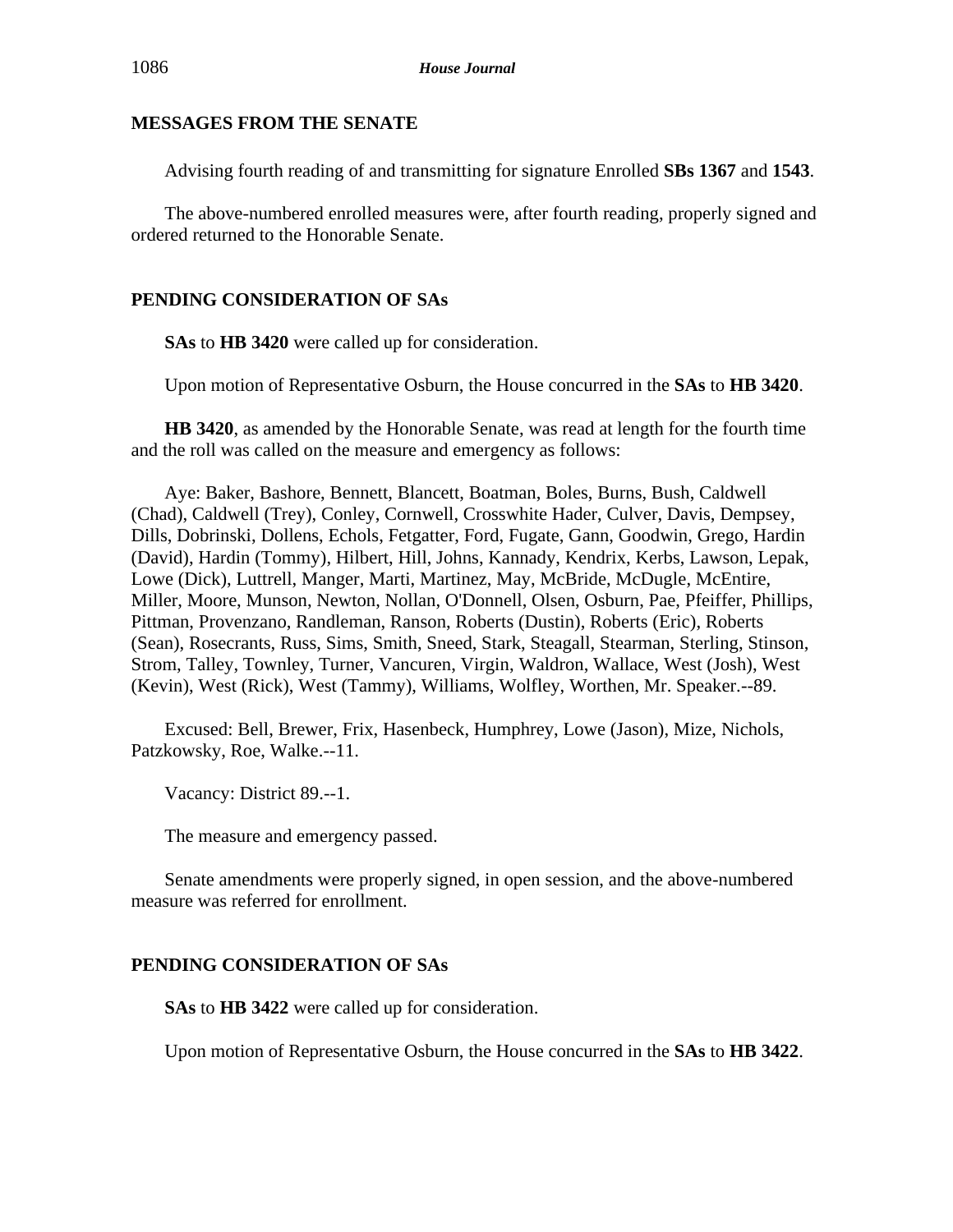**HB 3422**, as amended by the Honorable Senate, was read at length for the fourth time and the roll was called on the measure and emergency as follows:

Aye: Baker, Bashore, Bennett, Blancett, Boatman, Boles, Burns, Bush, Caldwell (Chad), Caldwell (Trey), Cornwell, Crosswhite Hader, Culver, Davis, Dempsey, Dills, Dobrinski, Dollens, Fetgatter, Ford, Fugate, Gann, Goodwin, Grego, Hardin (David), Hilbert, Hill, Johns, Kannady, Kendrix, Kerbs, Lawson, Lepak, Lowe (Dick), Luttrell, Manger, Marti, Martinez, May, McBride, McDugle, McEntire, Miller, Moore, Munson, Newton, Nollan, O'Donnell, Olsen, Osburn, Pae, Pfeiffer, Pittman, Provenzano, Randleman, Ranson, Roberts (Dustin), Roberts (Eric), Roberts (Sean), Rosecrants, Russ, Sims, Smith, Sneed, Stark, Sterling, Stinson, Strom, Talley, Townley, Turner, Vancuren, Virgin, Waldron, Wallace, West (Josh), West (Kevin), West (Rick), West (Tammy), Williams, Wolfley, Worthen, Mr. Speaker.--83.

Nay: Hardin (Tommy), Steagall, Stearman.--3.

Excused: Bell, Brewer, Conley, Echols, Frix, Hasenbeck, Humphrey, Lowe (Jason), Mize, Nichols, Patzkowsky, Phillips, Roe, Walke.--14.

Vacancy: District 89.--1.

The measure and emergency passed.

Senate amendments were properly signed, in open session, and the above-numbered measure was referred for enrollment.

#### **PENDING CONSIDERATION OF SAs**

**SAs** to **HB 4373** were called up for consideration.

Upon motion of Representative Ford, the House concurred in the **SAs** to **HB 4373**.

**HB 4373**, as amended by the Honorable Senate, was read at length for the fourth time and the roll was called on the measure as follows:

Aye: Baker, Bashore, Blancett, Boatman, Boles, Burns, Bush, Caldwell (Chad), Caldwell (Trey), Cornwell, Crosswhite Hader, Culver, Davis, Dempsey, Dills, Dobrinski, Fetgatter, Ford, Fugate, Gann, Grego, Hardin (David), Hardin (Tommy), Hilbert, Hill, Johns, Kannady, Kendrix, Kerbs, Lawson, Lepak, Lowe (Dick), Luttrell, Manger, Marti, Martinez, May, McBride, McDugle, McEntire, Miller, Moore, Newton, Nollan, O'Donnell, Olsen, Osburn, Pae, Pfeiffer, Randleman, Roberts (Dustin), Roberts (Eric), Roberts (Sean), Rosecrants, Sims, Smith, Sneed, Stark, Steagall, Sterling, Stinson, Strom, Talley, Townley, Vancuren, Wallace, West (Josh), West (Kevin), West (Rick), West (Tammy), Williams, Wolfley, Worthen, Mr. Speaker.--74.

Nay: Bennett, Dollens, Goodwin, Munson, Pittman, Provenzano, Ranson, Stearman, Turner, Virgin, Waldron.--11.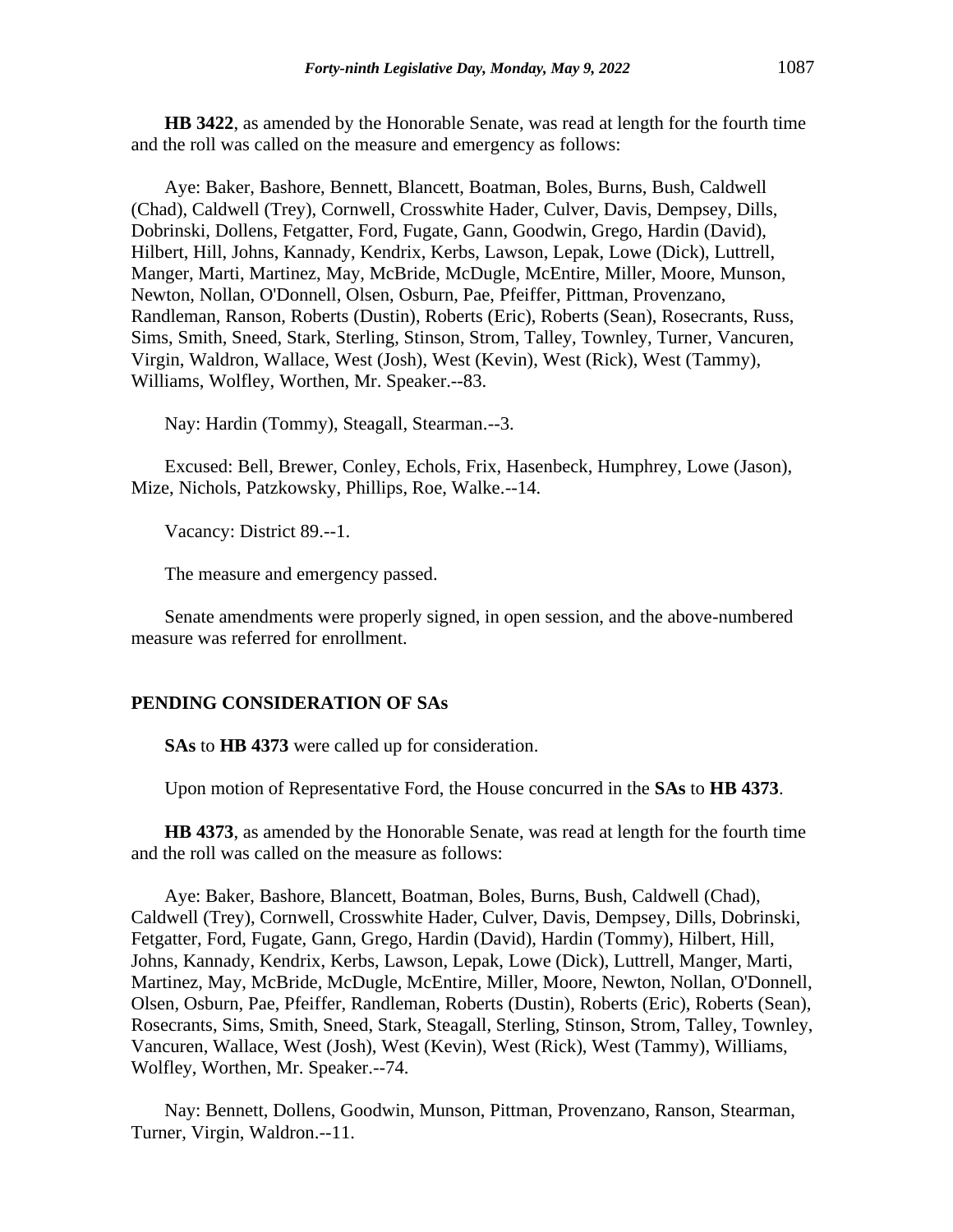Excused: Bell, Brewer, Conley, Echols, Frix, Hasenbeck, Humphrey, Lowe (Jason), Mize, Nichols, Patzkowsky, Phillips, Roe, Russ, Walke.--15.

Vacancy: District 89.--1.

The measure passed.

Senate amendments were properly signed, in open session, and the above-numbered measure was referred for enrollment.

# **PENDING CONSIDERATION OF SAs**

**SAs** to **HB 4374** were called up for consideration.

Coauthored by Representative(s) Fugate, Rosecrants, Provenzano, Ranson

Upon motion of Representative Ford, the House concurred in the **SAs** to **HB 4374**.

**HB 4374**, as amended by the Honorable Senate, was read at length for the fourth time and the roll was called on the measure and emergency as follows:

Aye: Baker, Bashore, Bennett, Blancett, Boatman, Boles, Burns, Bush, Caldwell (Chad), Caldwell (Trey), Conley, Cornwell, Crosswhite Hader, Culver, Davis, Dempsey, Dills, Dobrinski, Dollens, Fetgatter, Ford, Fugate, Gann, Goodwin, Grego, Hardin (David), Hardin (Tommy), Hilbert, Hill, Johns, Kannady, Kendrix, Kerbs, Lawson, Lepak, Lowe (Dick), Luttrell, Manger, Martinez, May, McBride, McDugle, McEntire, Miller, Moore, Munson, Newton, Nollan, O'Donnell, Olsen, Osburn, Pae, Pfeiffer, Pittman, Provenzano, Randleman, Ranson, Roberts (Dustin), Roberts (Eric), Roberts (Sean), Rosecrants, Sims, Smith, Sneed, Stark, Steagall, Sterling, Stinson, Strom, Talley, Townley, Vancuren, Virgin, Waldron, Wallace, West (Josh), West (Kevin), West (Rick), West (Tammy), Williams, Wolfley, Worthen, Mr. Speaker.--83.

Nay: Stearman.--1.

Excused: Bell, Brewer, Echols, Frix, Hasenbeck, Humphrey, Lowe (Jason), Marti, Mize, Nichols, Patzkowsky, Phillips, Roe, Russ, Turner, Walke.--16.

Vacancy: District 89.--1.

The measure and emergency passed.

Senate amendments were properly signed, in open session, and the above-numbered measure was referred for enrollment.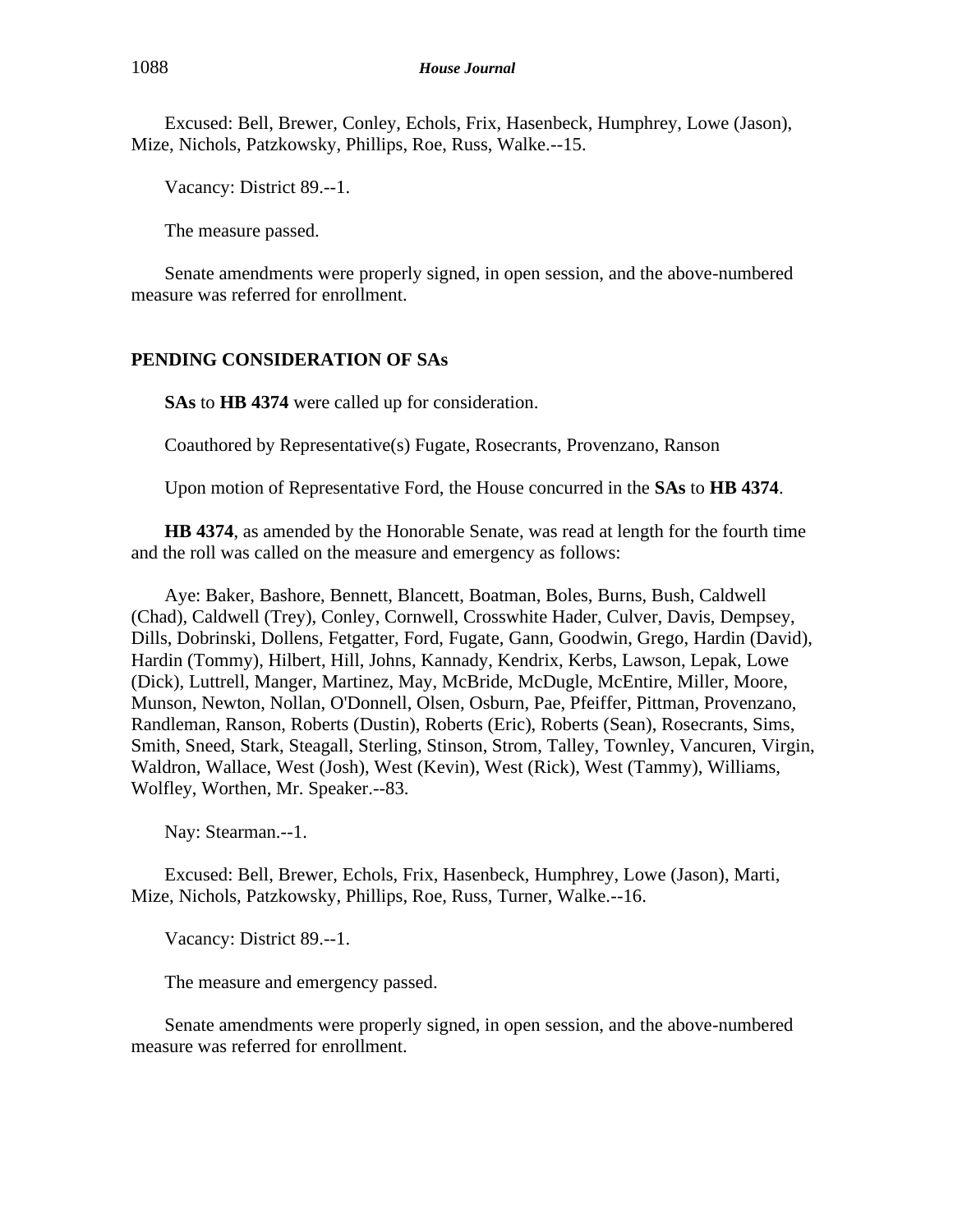#### **RECONSIDERATION**

Representative Hardin (David) moved to reconsider the vote whereby the emergency failed on **HB 2983**, which motion prevailed upon roll call as follows:

Aye: Baker, Bashore, Boatman, Boles, Burns, Bush, Caldwell (Chad), Caldwell (Trey), Conley, Cornwell, Crosswhite Hader, Davis, Dempsey, Dills, Dobrinski, Echols, Fetgatter, Ford, Gann, Grego, Hardin (David), Hilbert, Hill, Johns, Kannady, Kendrix, Kerbs, Lawson, Lepak, Lowe (Dick), Luttrell, Manger, Marti, Martinez, May, McBride, McDugle, McEntire, Miller, Moore, Newton, Nollan, O'Donnell, Olsen, Osburn, Pae, Pfeiffer, Randleman, Roberts (Dustin), Roberts (Eric), Sims, Smith, Sneed, Stark, Steagall, Stearman, Sterling, Stinson, Strom, Talley, Townley, Vancuren, Wallace, West (Josh), West (Kevin), West (Rick), West (Tammy), Williams, Wolfley, Worthen, Mr. Speaker.--71.

Nay: Bennett, Dollens, Fugate, Goodwin, Munson, Pittman, Provenzano, Ranson, Rosecrants, Turner, Virgin, Waldron.--12.

Excused: Bell, Blancett, Brewer, Culver, Frix, Hardin (Tommy), Hasenbeck, Humphrey, Lowe (Jason), Mize, Nichols, Patzkowsky, Phillips, Roberts (Sean), Roe, Russ, Walke.--17.

Vacancy: District 89.--1.

On passage of the emergency, the roll call was as follows:

Aye: Baker, Bashore, Boatman, Boles, Burns, Bush, Caldwell (Chad), Caldwell (Trey), Conley, Cornwell, Crosswhite Hader, Culver, Davis, Dempsey, Dills, Dobrinski, Echols, Fetgatter, Ford, Gann, Grego, Hardin (David), Hardin (Tommy), Hilbert, Hill, Johns, Kannady, Kendrix, Kerbs, Lawson, Lepak, Lowe (Dick), Luttrell, Manger, Marti, Martinez, May, McBride, McDugle, McEntire, Miller, Moore, Newton, Nollan, O'Donnell, Olsen, Osburn, Pae, Pfeiffer, Phillips, Randleman, Roberts (Dustin), Roberts (Eric), Russ, Sims, Smith, Sneed, Stark, Steagall, Stearman, Sterling, Stinson, Strom, Talley, Townley, Vancuren, Wallace, West (Josh), West (Kevin), West (Rick), West (Tammy), Williams, Wolfley, Worthen, Mr. Speaker.--75.

Nay: Bennett, Dollens, Goodwin, Munson, Pittman, Provenzano, Ranson, Turner, Virgin, Waldron.--10.

Excused: Bell, Blancett, Brewer, Frix, Fugate, Hasenbeck, Humphrey, Lowe (Jason), Mize, Nichols, Patzkowsky, Roberts (Sean), Roe, Rosecrants, Walke.--15.

Vacancy: District 89.--1.

The emergency passed.

**HB 2983** was referred for enrollment.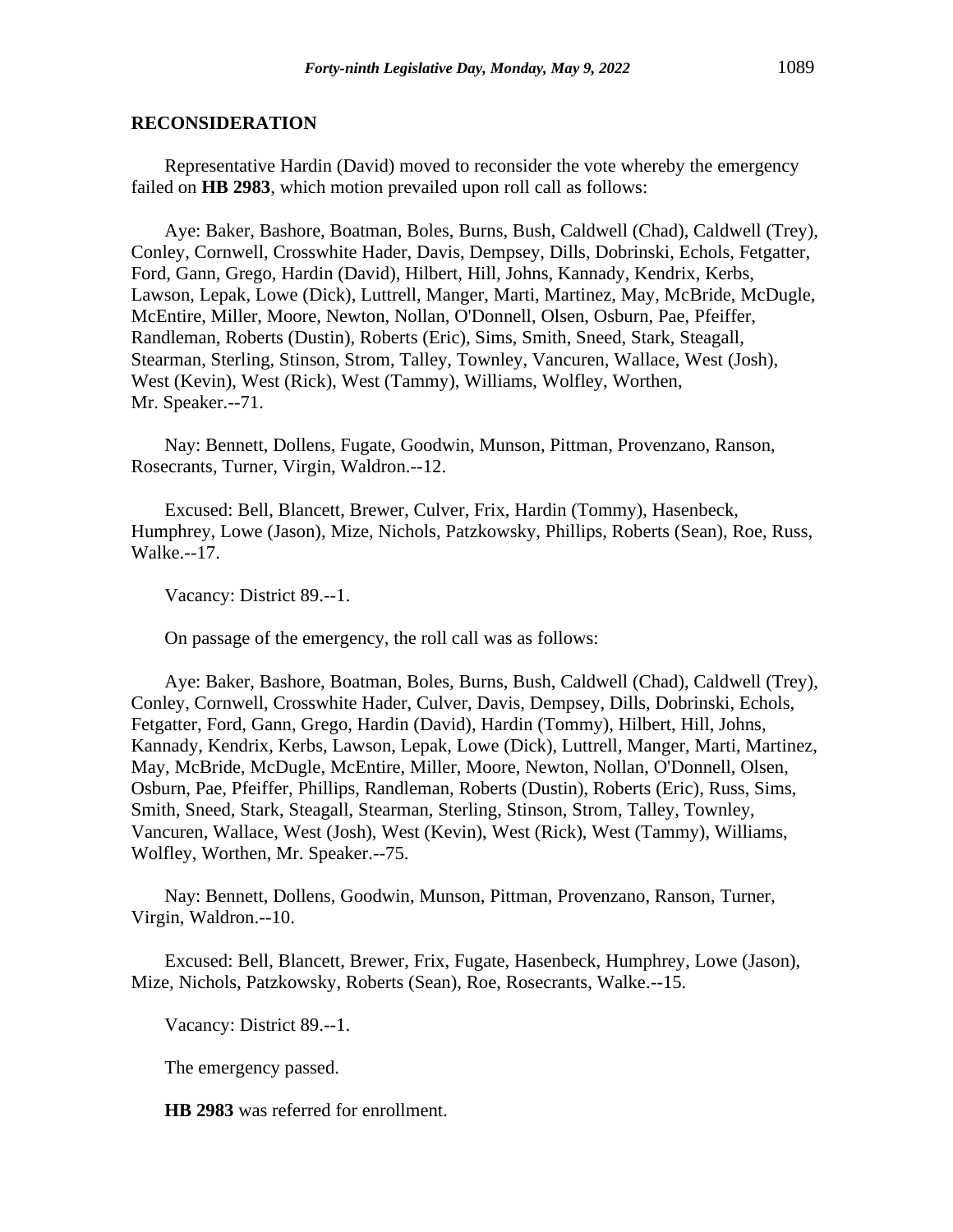## **PENDING CONSIDERATION OF SAs**

**SAs** to **HB 4412** were rejected and conference requested upon motion of Representative Lowe (Dick). The Speaker named GCCA.

# **PENDING CONSIDERATION OF SAs**

**SAs** to **HB 3349** were rejected and conference requested upon motion of Representative Osburn. The Speaker named the Conference Committee on Rules.

# **MESSAGES FROM THE SENATE**

Announcing the concurrence of Senate in **HAs** to **SBs 626, 1354, 1369, 1567** and **1571** and the passage of said measures, as amended thereby.

## **Conference requested**

Advising rejection of **HAs** to **SBs** and requesting conference thereon, the Senate naming conferees later: **SBs 401, 757, 888, 1305, 1387, 1535, 1621, 1673** and **1704**.

# **FIRST READING**

The following was introduced and read for the first time:

**HJR 1068** − By Boatman of the House and Montgomery of the Senate. A Joint Resolution relating to workers' compensation; approving certain fee schedule; directing distribution; providing an effective date; and declaring an emergency.

# **CCRs SUBMITTED**

The conference committee report was read on the following measure:

**HB 4150**

# **MESSAGES FROM THE GOVERNOR**

Advising of his approval of **HBs 3363** and **3409** on May 6, 2022.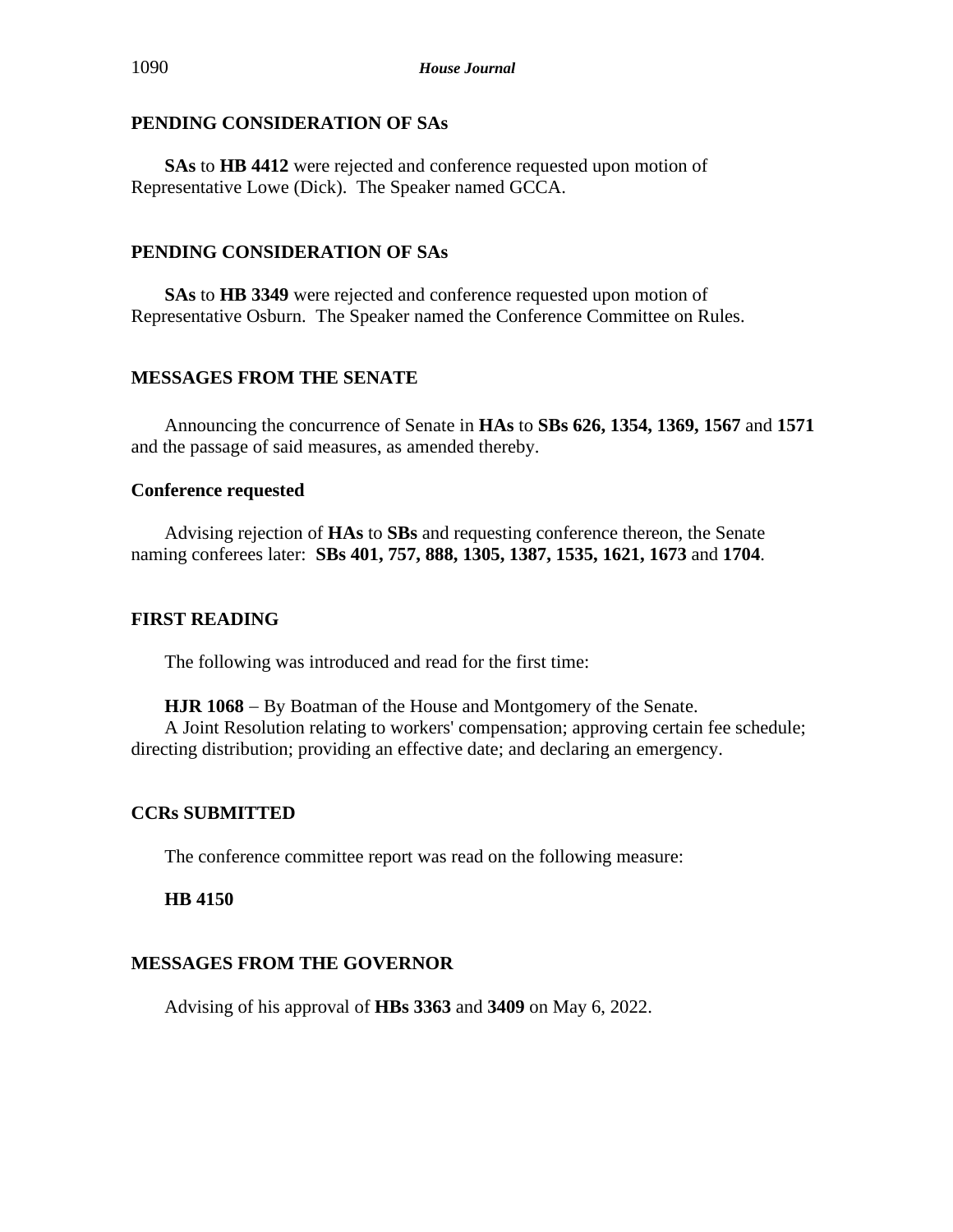Advising of his veto of **HB 4084** on May 6, 2022. The veto message reads as follows:

To the Honorable Speaker of the House and Members of the House of Representatives Second Regular Session, Fifty-eighth Oklahoma Legislature

Enrolled House Bill No. **4084**

By: Wallace of the House and Rosino of the Senate

Pursuant to the authority vested in me by Section 11 of Article VI of the Oklahoma Constitution, I have vetoed House Bill **4084**.

Enrolled House Bill **4084** would repeal a section of Title 56 of the Oklahoma Statutes that created a statewide public service announcement campaign, under the Oklahoma Marriage Initiative (Initiative), promoting marriage. The Initiative began under the leadership of Gov. Frank Keating in 1999.

I see no reason to repeal a provision of law that created a program dedicated to the promotion of marriage, which I proudly support and consider to be one of society's foundational institutions.

For these reasons, I have vetoed Enrolled House Bill **4084**.

By the Governor of the State of Oklahoma

/s/ Kevin Stitt

Advising of his approval of **HBs 2034, 2487, 2974, 3026, 3066, 3530, 3957** and **4080** on May 9, 2022.

Advising of his veto of **HB 3501** on May 9, 2022. The veto message reads as follows:

To the Honorable Speaker of the House and Members of the House of Representatives Second Regular Session, Fifty-eighth Oklahoma Legislature

Enrolled House Bill No. **3501**

By: Hardin (David) of the House and Weaver of the Senate

Pursuant to the authority vested in me by Section 11 of Article VI of the Oklahoma Constitution, I have vetoed House Bill **3501**.

As Governor of the State of Oklahoma, I am charged with safeguarding State interests and protecting all 4 million Oklahomans.